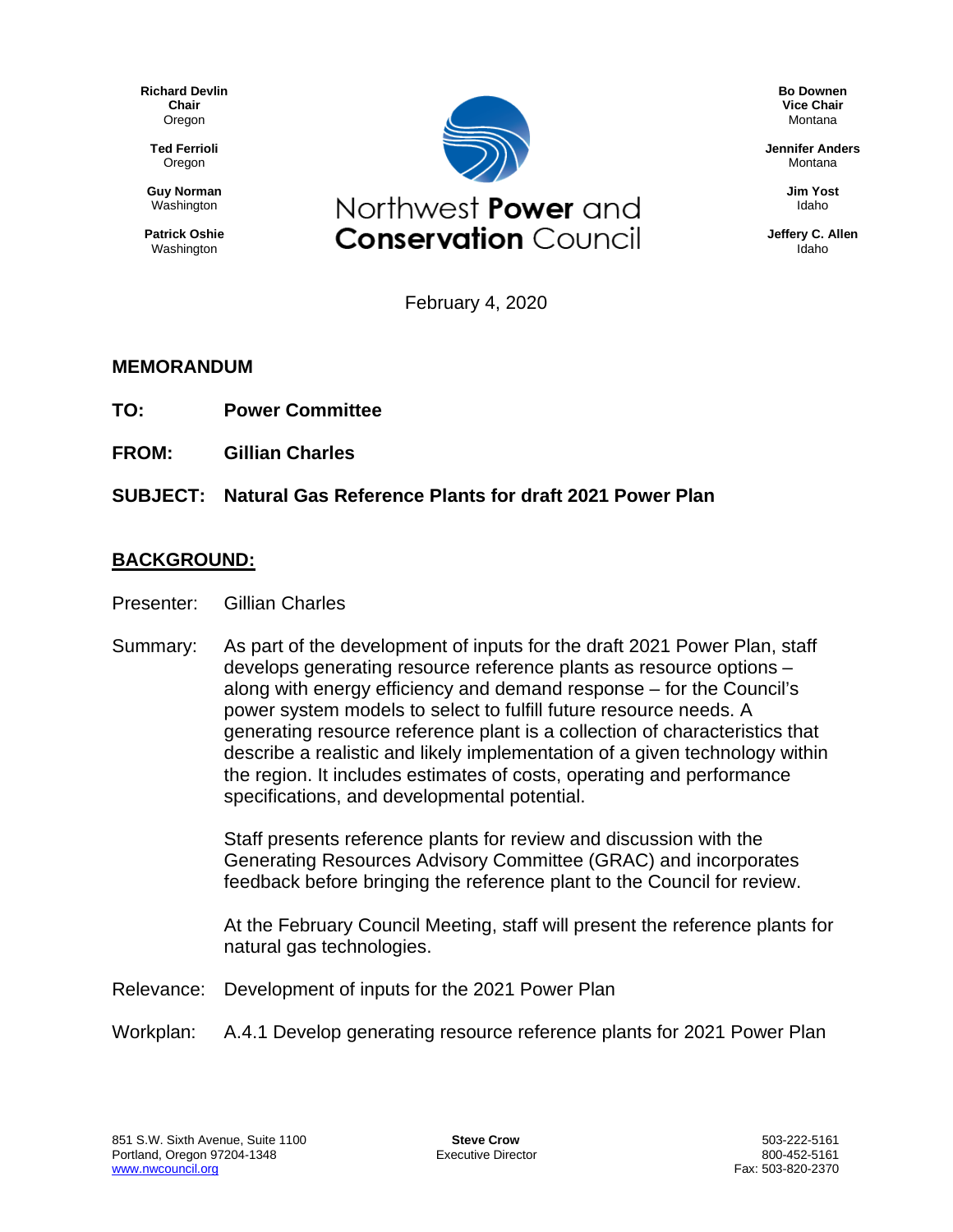

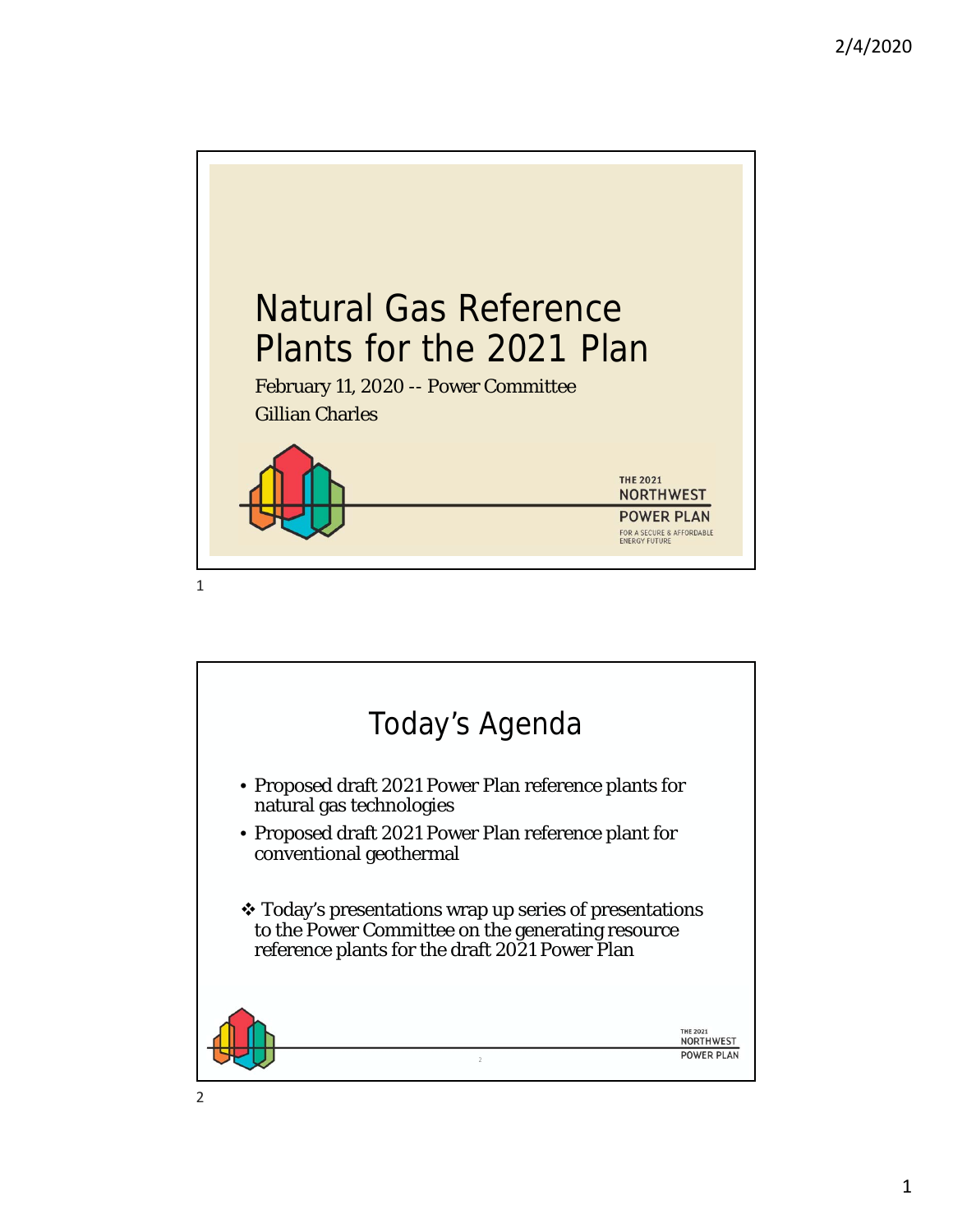

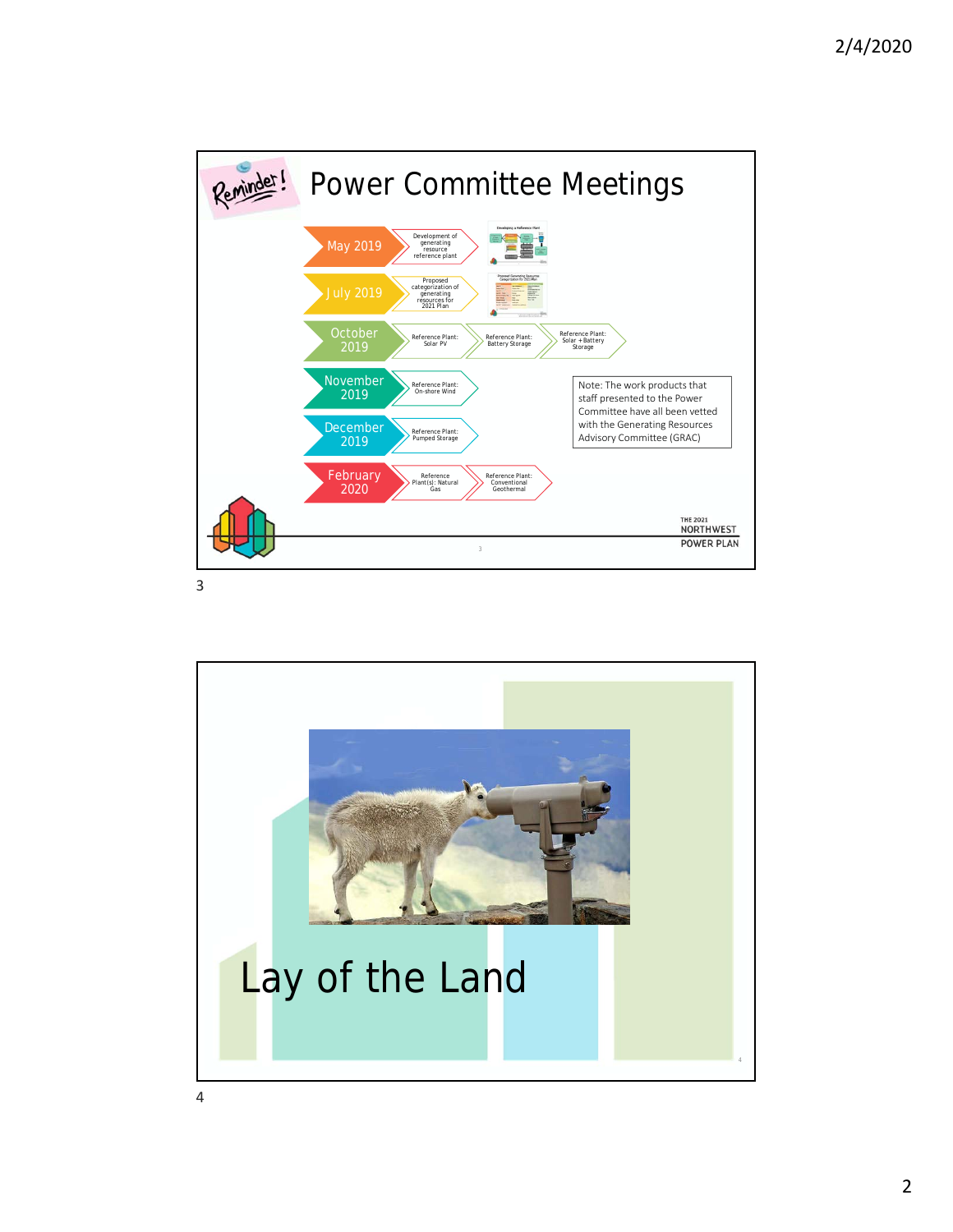

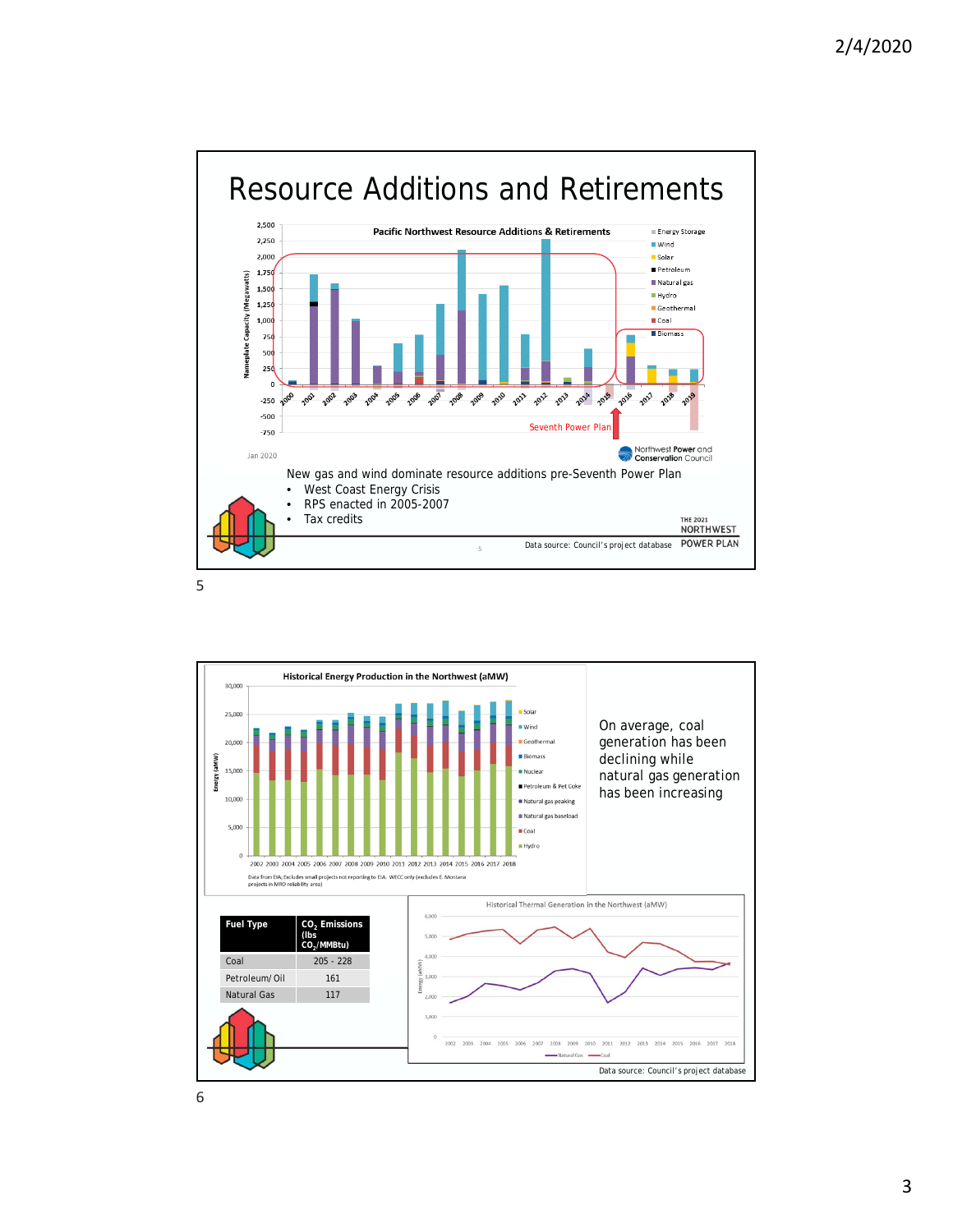

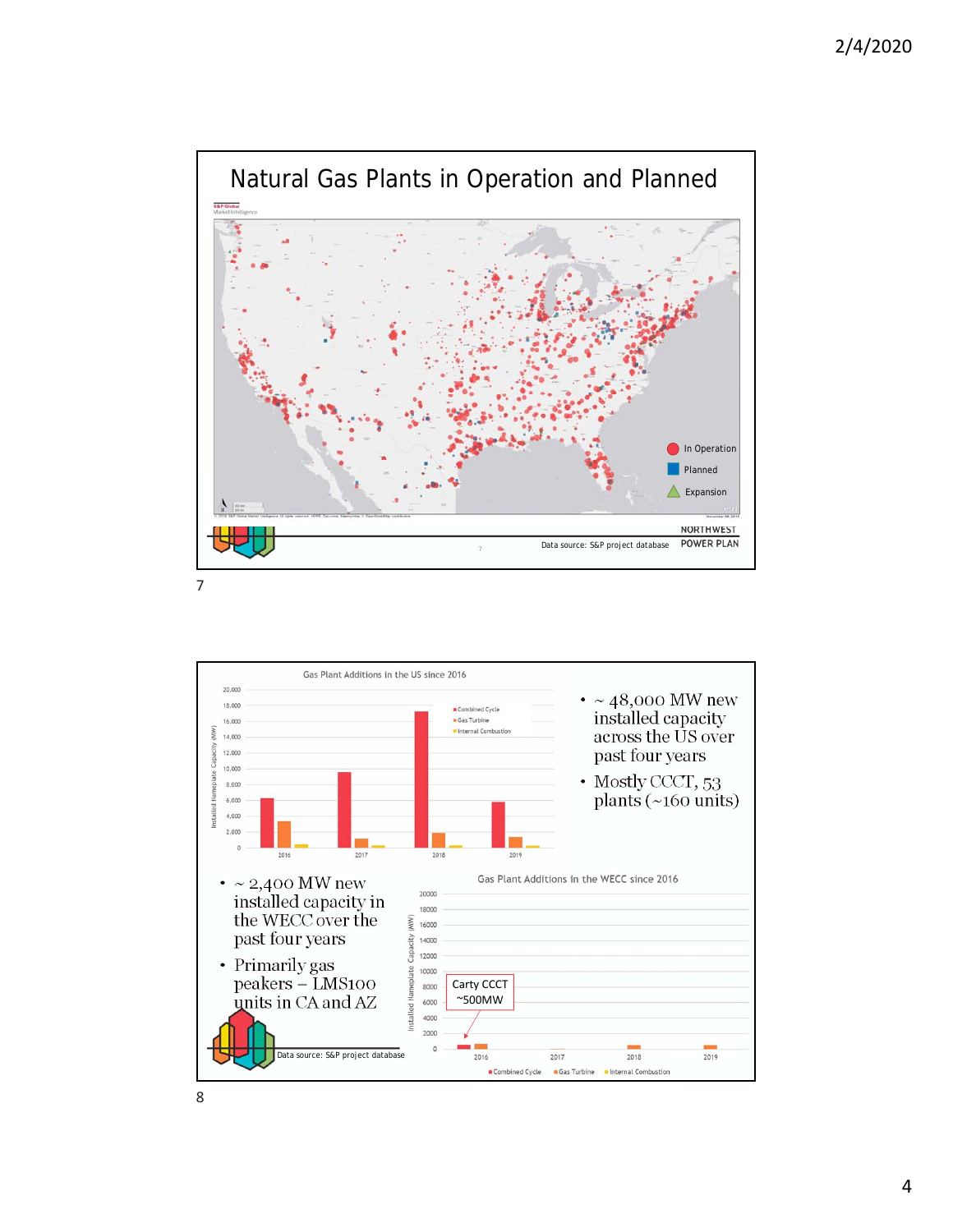

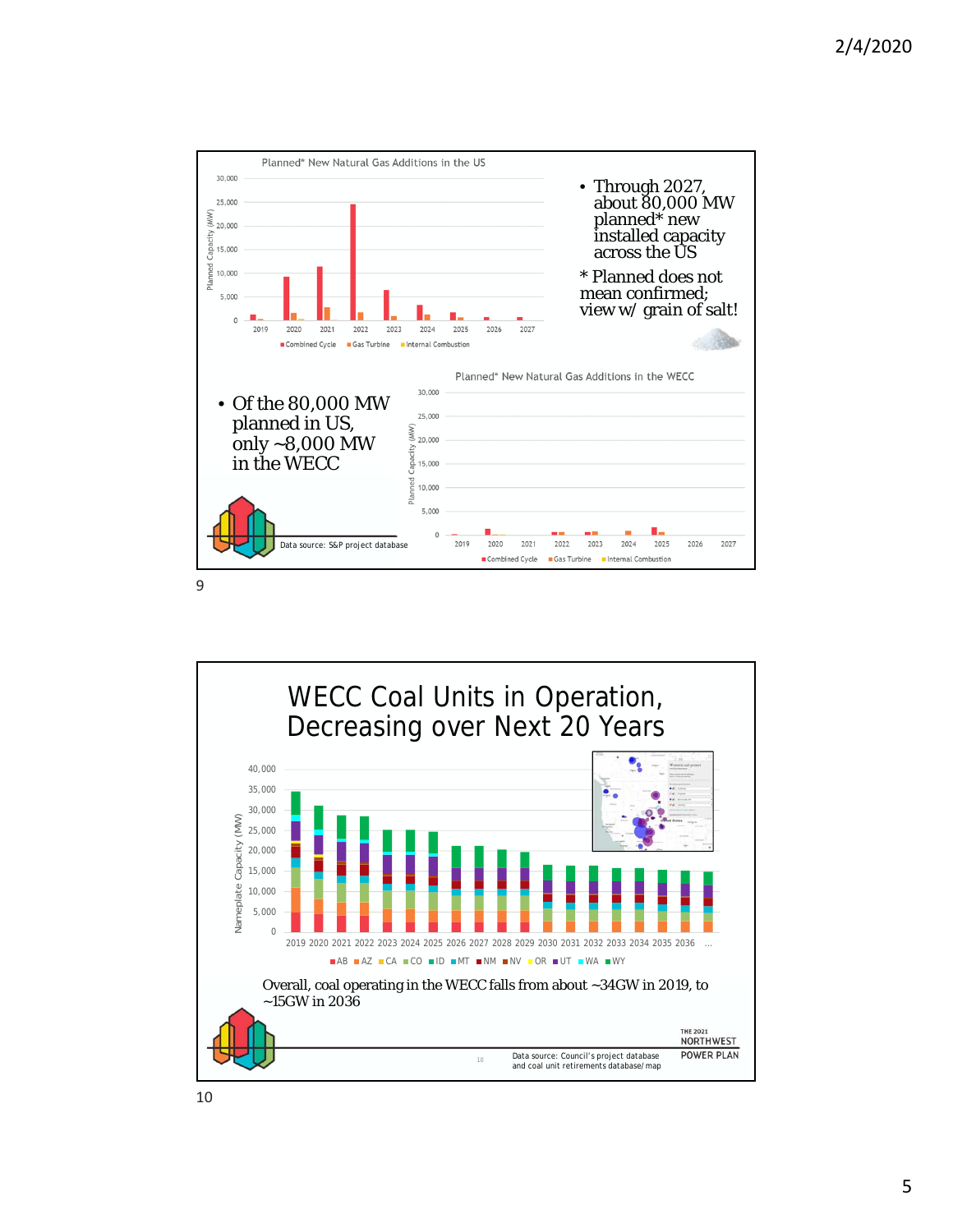

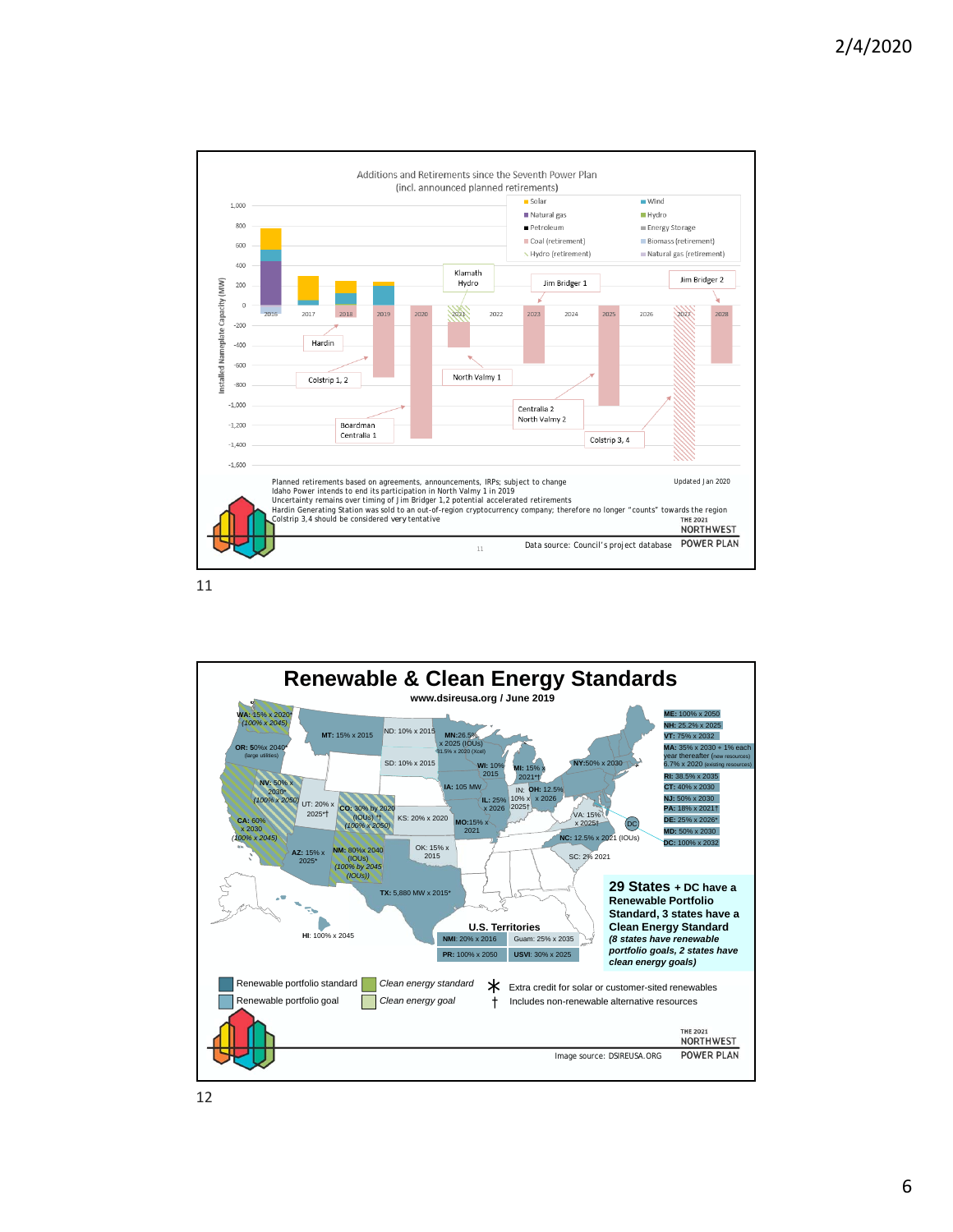



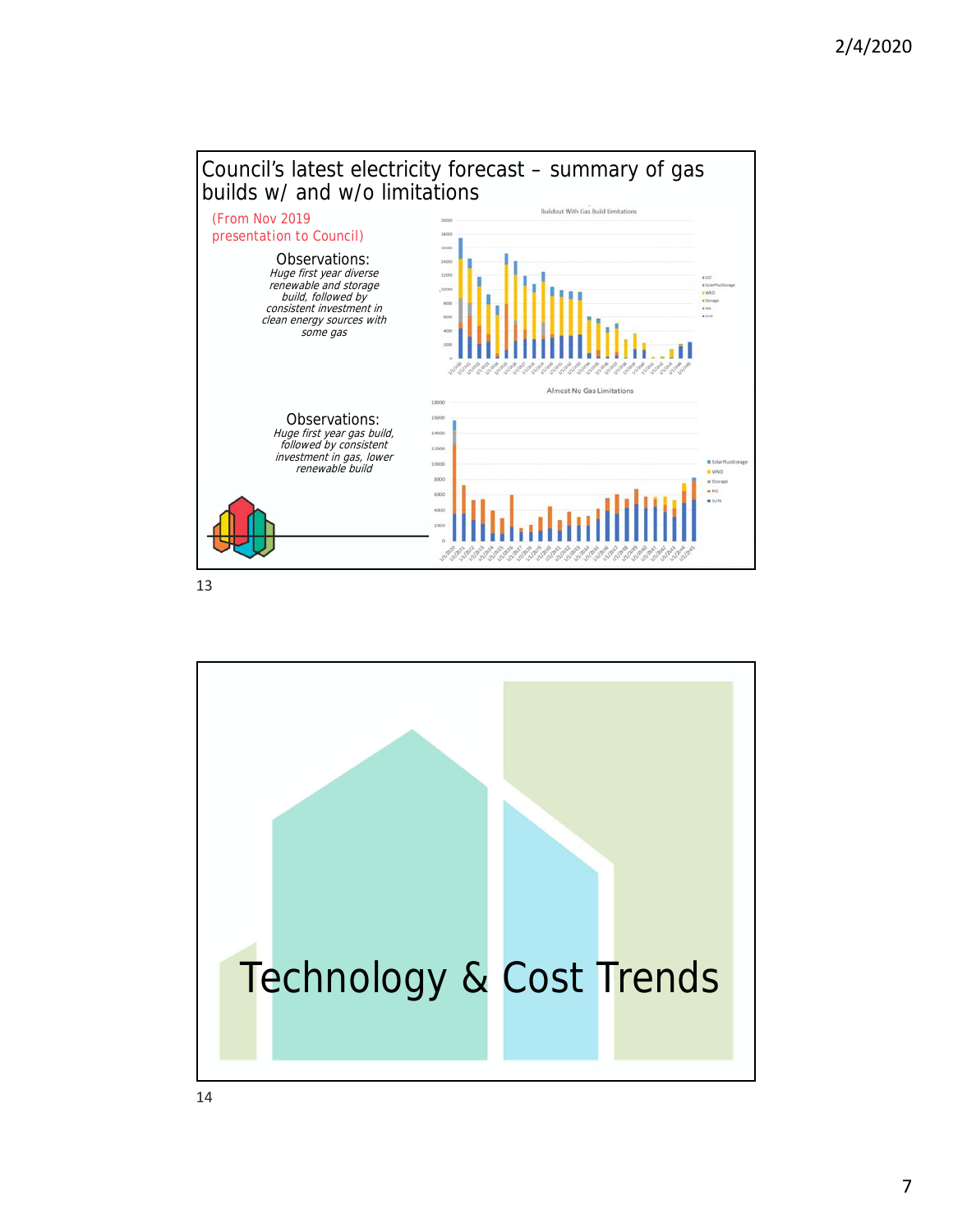

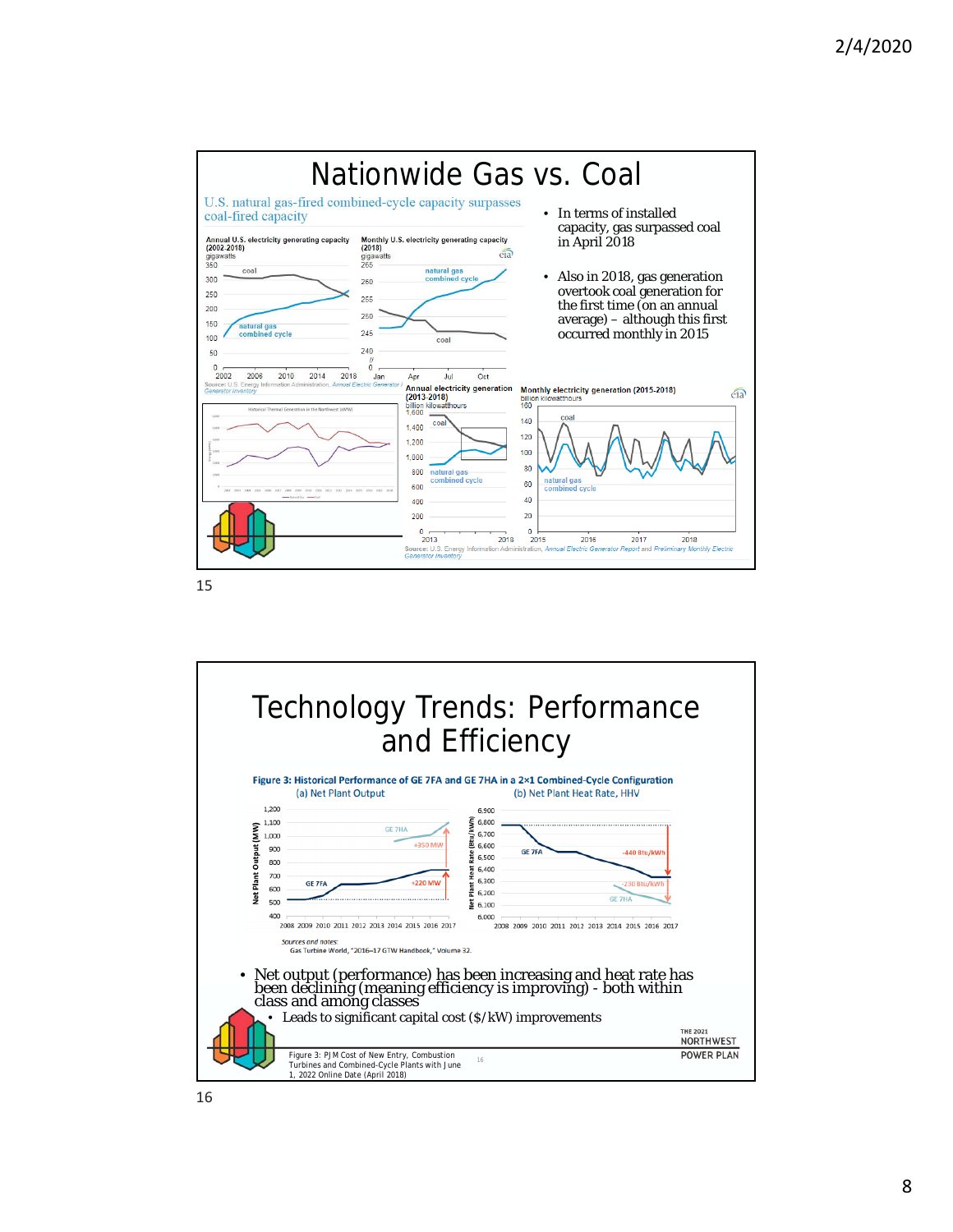

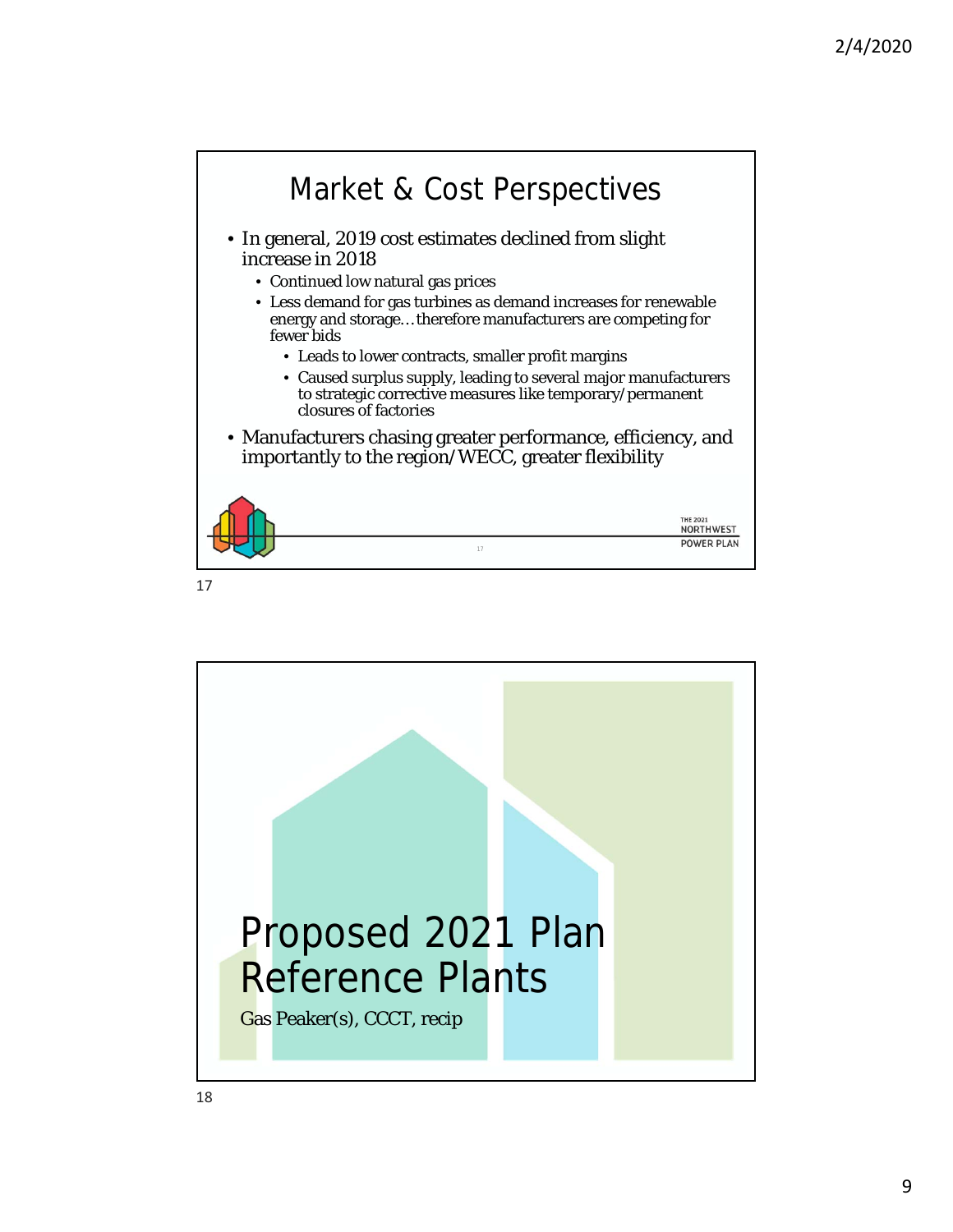

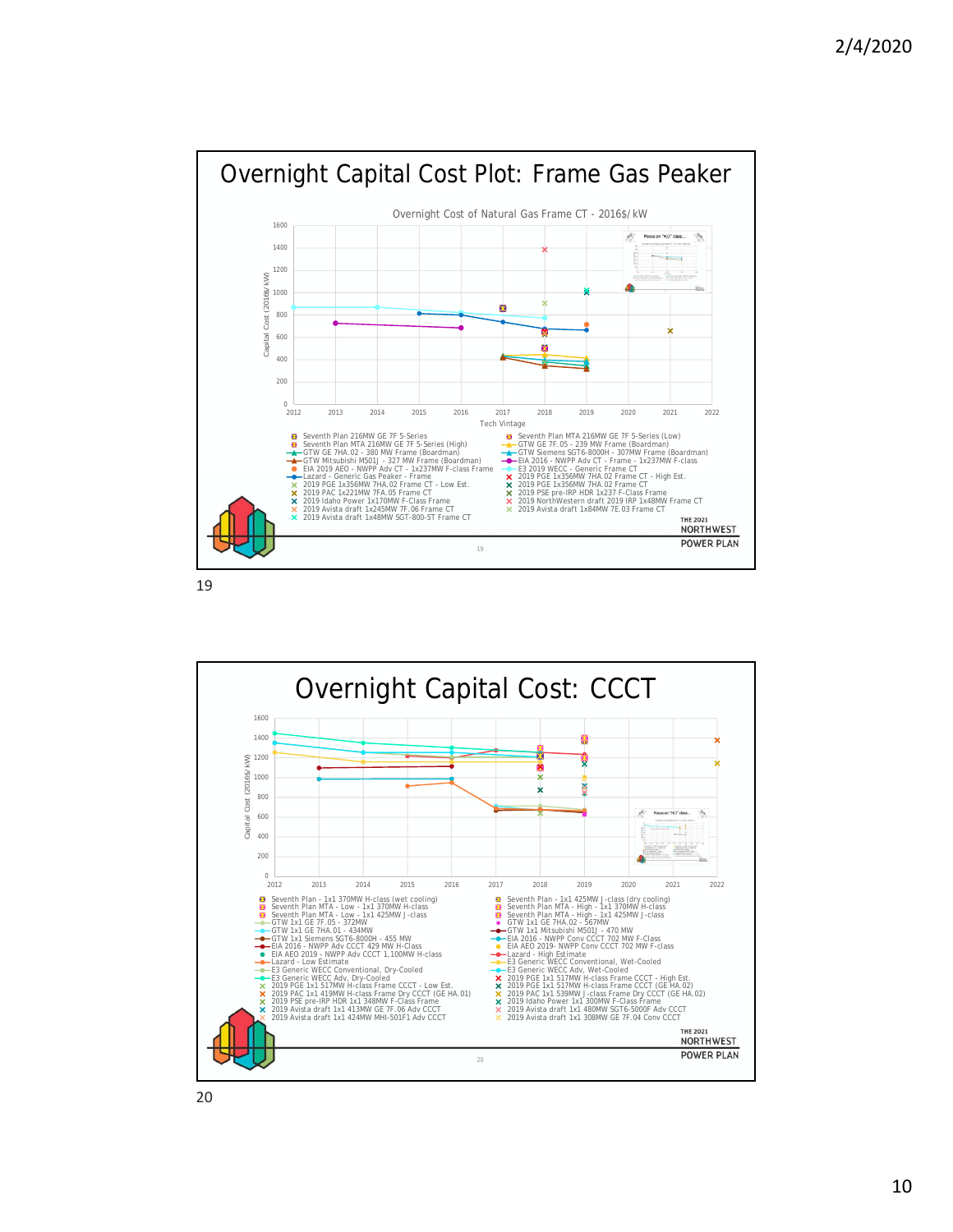

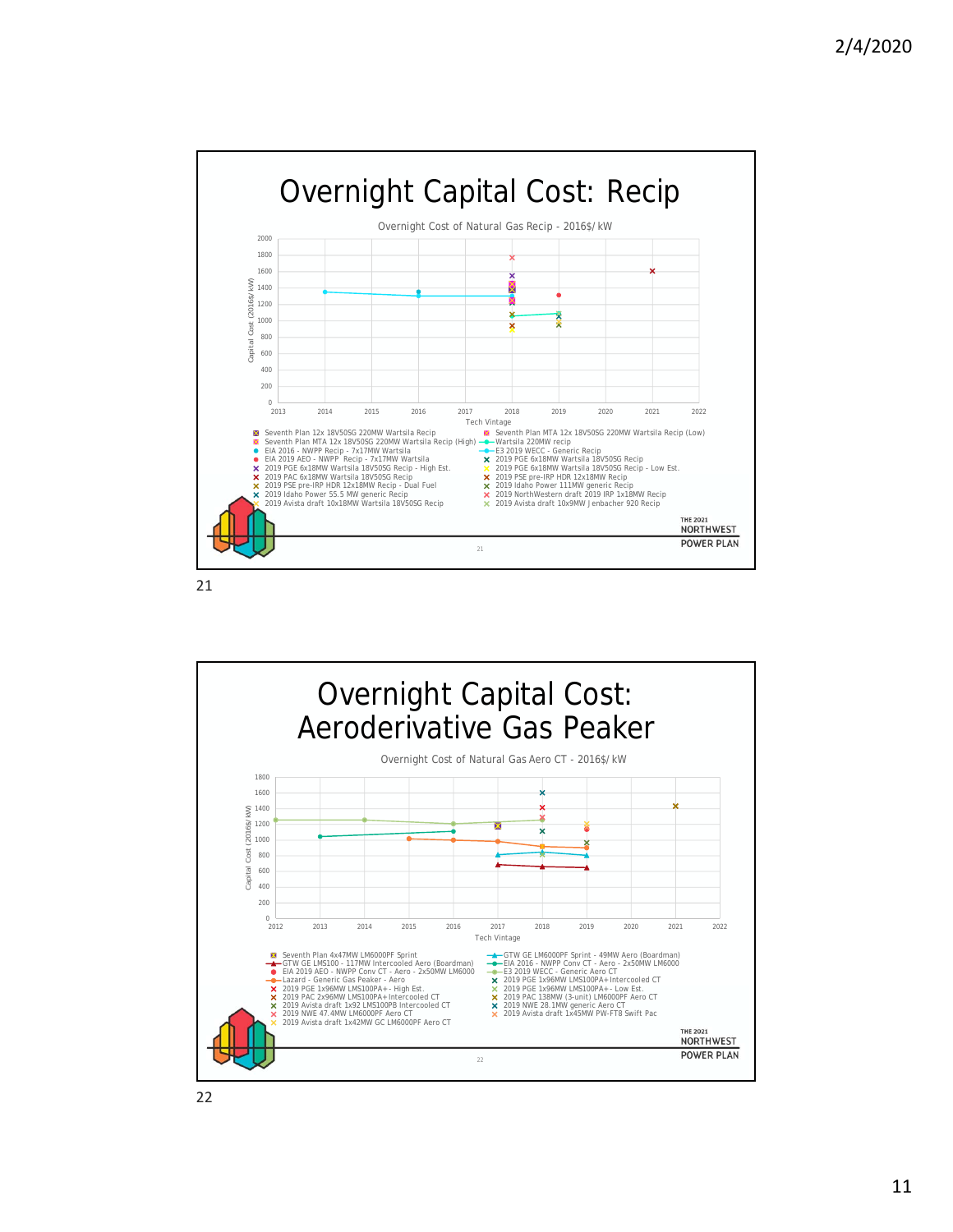|                                        | <b>Turbine</b>                       | <b>Combustion Turbine</b>                                          | <b>Gas Reciprocating</b><br>Engine |
|----------------------------------------|--------------------------------------|--------------------------------------------------------------------|------------------------------------|
| Configuration & Technology             | (1) General Electric<br>7HA.02 Frame | 1x1 General Electric<br>7HA.02 Frame, Dry-<br>cooling, Single Fuel | 12x 18V50SG Wartsila<br>gensets    |
| Capacity (MW)                          | 380 MW (ISO)                         | 573 MW (ISO)                                                       | 220 MW (ISO)                       |
| Heat Rate HHV (Btu/kWh)                | 8890 (ISO)                           | 5973 (ISO)                                                         | 8176 (ISO)                         |
| Location                               | Fast side                            | Fast-side                                                          | Fast side                          |
| <b>Financial Sponsor</b>               | <b>IOU</b>                           | IOU                                                                | <b>IOU</b>                         |
| Economic Life (years)                  | 30                                   | 30                                                                 | 30                                 |
| Overnight Capital Cost (\$/kW)         | \$550                                | \$1,150                                                            | \$1250                             |
| Fixed O&M Cost (\$/kW-yr)              | \$5.50                               | \$10                                                               | \$5                                |
| Variable O&M Cost (\$/MWh)             | \$6.50                               | \$3                                                                | \$5                                |
| Development Time (yrs)                 | $\mathfrak{p}$                       | $\overline{2}$                                                     | $\mathbf{1}$                       |
| Construction Time (yrs)                | $\mathbf{1}$                         | $\overline{2}$                                                     | $\mathbf{1}$                       |
| <b>Farliest Commercial Online Date</b> | 2020                                 | 2021                                                               | 2020                               |

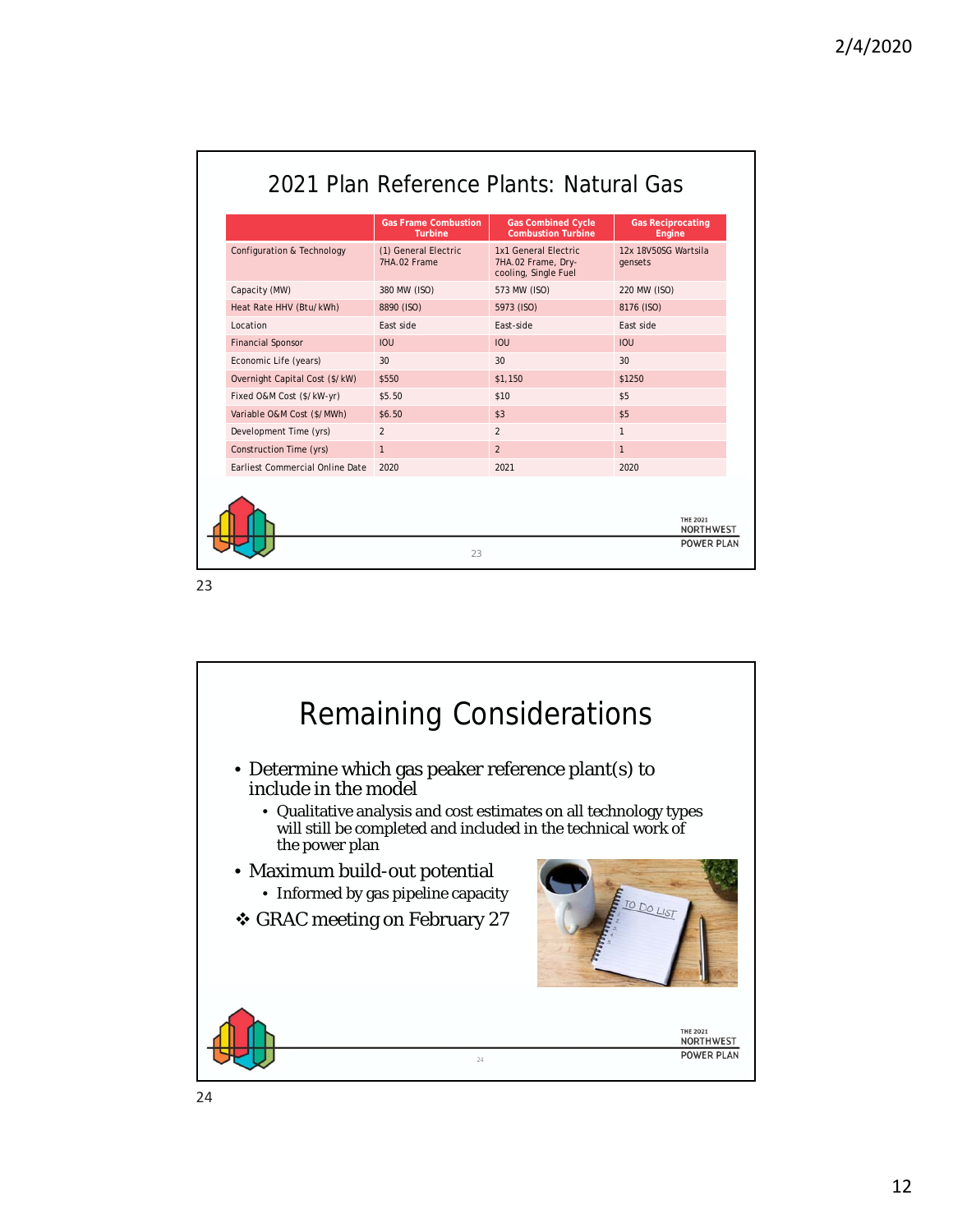

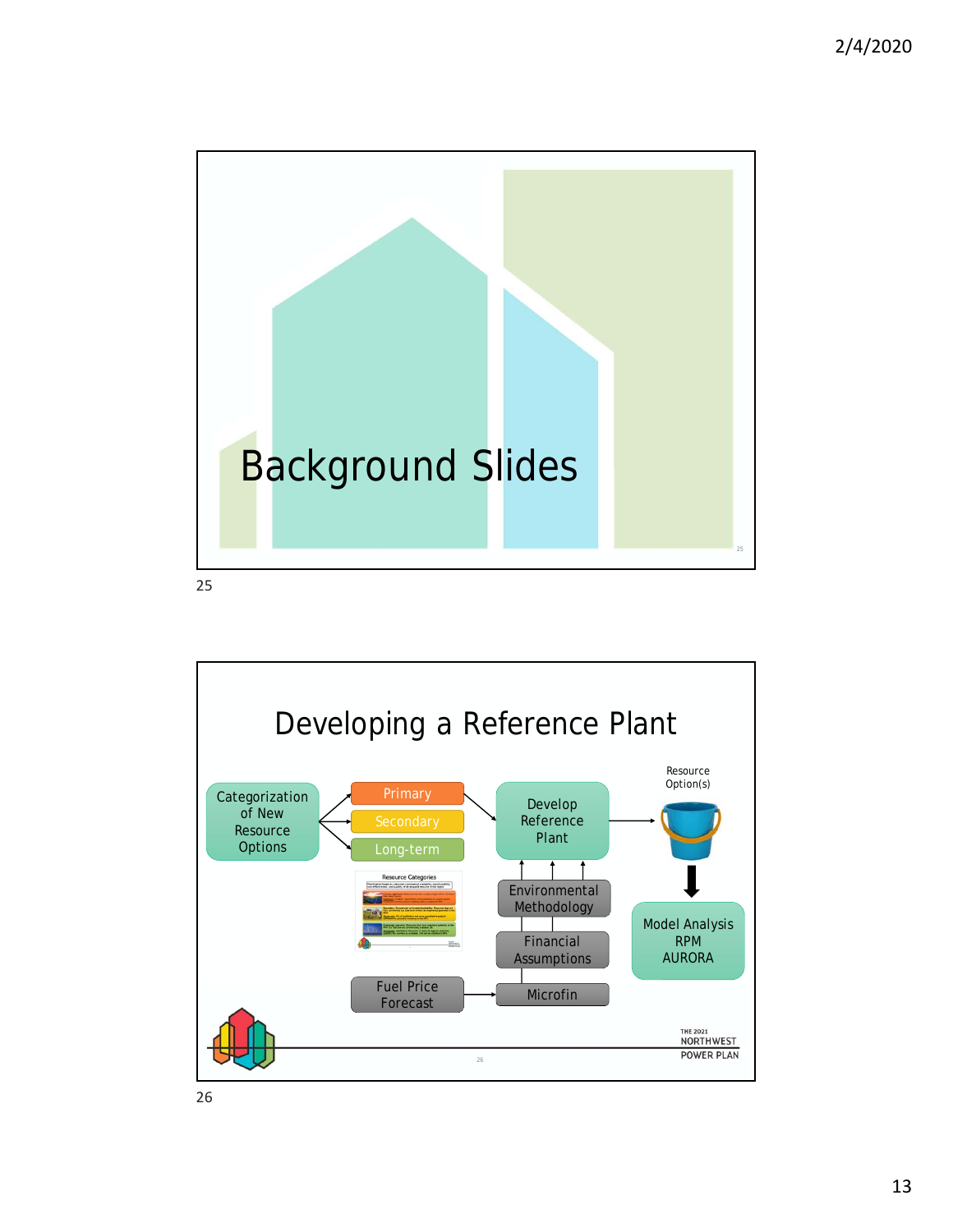

## Proposed Generating Resources Categorization for 2021 Plan **Primary Emerging/Long-term** Solar PV (4) Conv. Geothermal Enhanced Geothermal Systems **Onshore Wind** { <del>⊙</del> Offshore Wind Small Modular Reactors Gas CCCT **Distributed Generation**\* Carbon Capture & Gas SCCT - Frame Biomass Sequestration Battery storage (Li-ion) Hydro Upgrades Hydrogen Gas Turbine Solar + Storage Biogas Allam Cycle Gas Wave, Tidal Pumped Storage (4) Power-to-Gas Reciprocating Engine Small Hydro Gas SCCT - Aeroderivative Combined Heat and Power = reference plant THE 2021<br>NORTHWEST 28 \* DG will also be included in the load forecast Omitted: Advanced nuclear, coal, large hydro, CAES